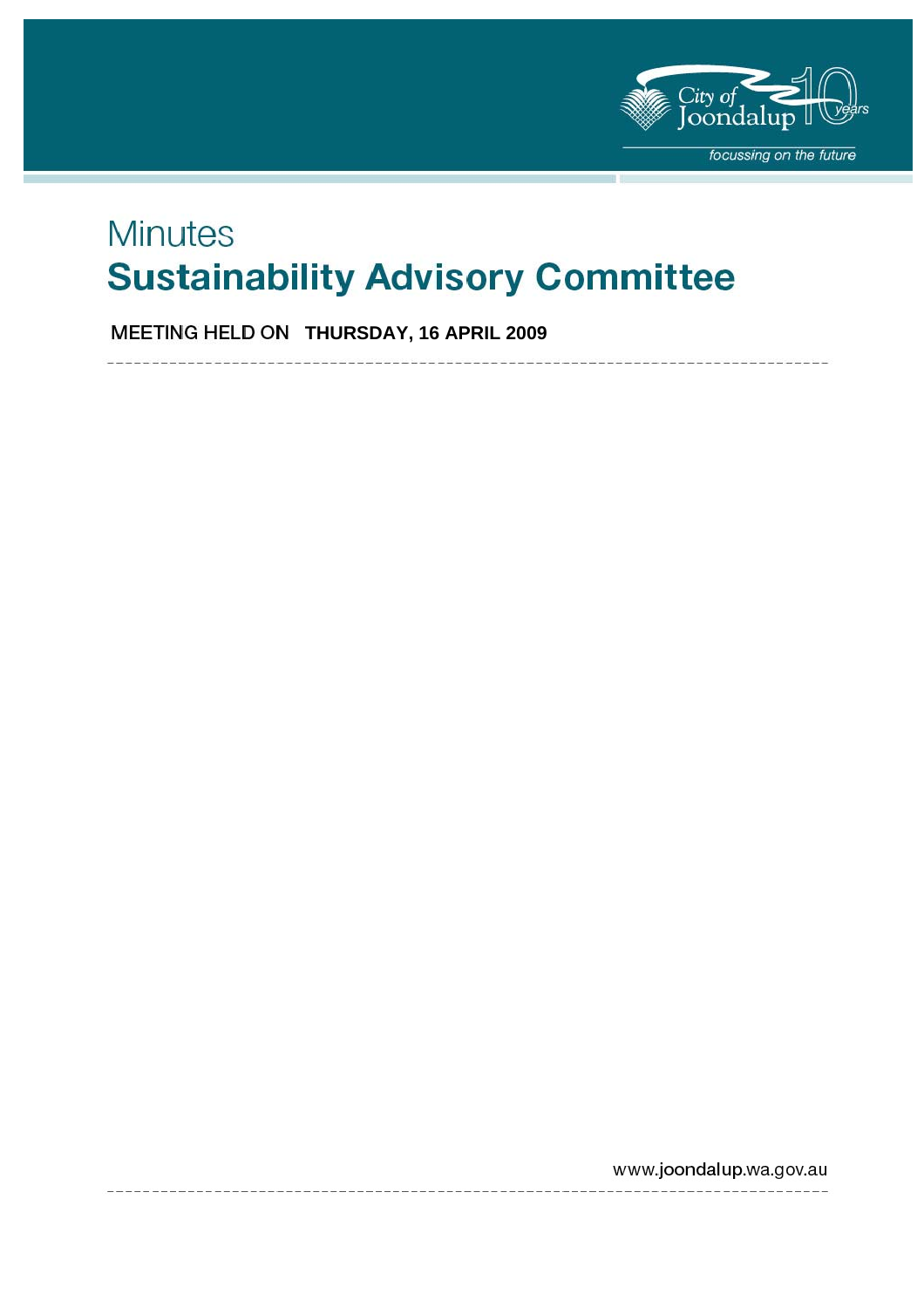# **CITY OF JOONDALUP**

### **MINUTES OF THE SUSTAINABILITY ADVISORY COMMITTEE MEETING HELD IN CONFERENCE ROOM 3, JOONDALUP CIVIC CENTRE, BOAS AVENUE, JOONDALUP ON THURSDAY, 16 APRIL 2009.**

### **ATTENDANCE**

#### **Committee Members:**

| Cr Brian Corr    | <b>Presiding Person</b>         |               |
|------------------|---------------------------------|---------------|
| Cr Mike Norman   | <b>Deputy Presiding Person</b>  | from 1803 hrs |
| Cr Russ Fishwick |                                 |               |
| Mr Steve Magyar  | <b>Community Representative</b> | to 1915 hrs   |
| Mr Rainer Repke  | <b>Community Representative</b> |               |
| Mr John Chester  | <b>Community Representative</b> |               |
| Mr John Rule     | <b>Community Representative</b> |               |
| Dr Ute Goeft     | <b>Community Representative</b> |               |
|                  |                                 |               |

#### **Officers:**

| Ms Glenda Blake  | Acting Director, Governance and Marketing |
|------------------|-------------------------------------------|
| Mrs Jill Hewison | <b>Administrative Secretary</b>           |

### **DECLARATION OF OPENING**

The Presiding Person declared the meeting open at 1801 hrs.

#### **APOLOGIES/LEAVE OF ABSENCE**

Apology Mr Peter Jacoby

#### **CONFIRMATION OF MINUTES**

### MINUTES OF THE SUSTAINABILITY ADVISORY COMMITTEE MEETING HELD ON 19 FEBRUARY 2009

**MOVED Cr Fishwick, SECONDED Mr Repke that the minutes of the meeting of the Sustainability Advisory Committee held on 19 February 2009 be confirmed as a true and correct record.** 

#### The Motion was Put and **CARRIED** (7/0)

**In favour of the Motion:** Crs Corr & Fishwick, Mr J Chester, Mr S Magyar, Dr U Goeft, Mr R Repke & Mr J Rule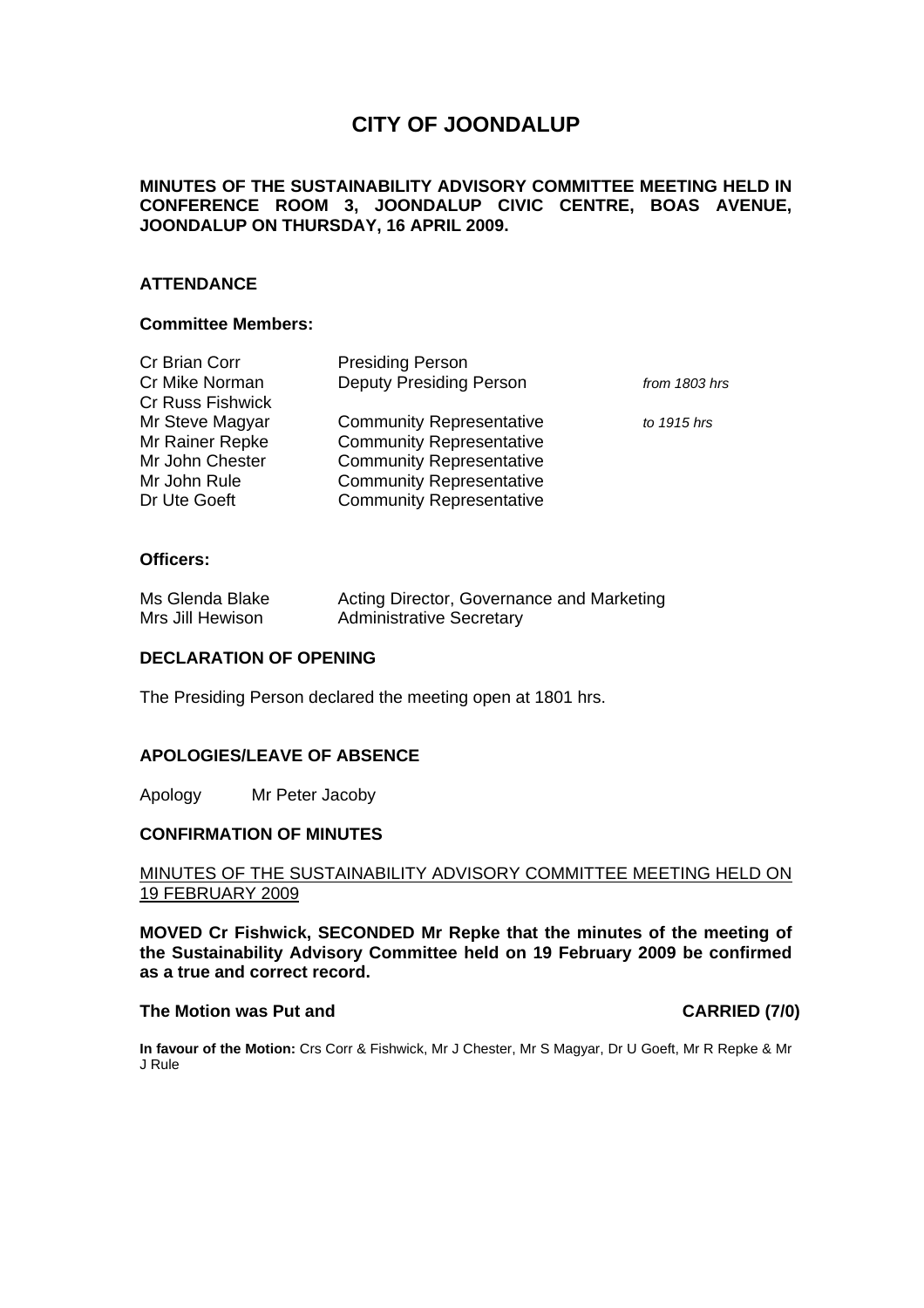### **ANNOUNCEMENTS BY THE PRESIDING PERSON WITHOUT DISCUSSION**

Nil.

### **DECLARATIONS OF INTEREST**

Nil.

### **IDENTIFICATION OF MATTERS FOR WHICH THE MEETING MAY SIT BEHIND CLOSED DOORS**

Nil.

### **PETITIONS AND DEPUTATIONS**

**REPORTS** 

# **ITEM 1 REQUEST BY THE SUSTAINABILITY ADVISORY COMMITTEE TO HOLD ONE OR MORE WORKSHOPS - [00906]**

**WARD:** All

| <b>RESPONSIBLE</b> | Mr Garry Hunt     |
|--------------------|-------------------|
| <b>DIRECTOR:</b>   | Office of the CEO |

#### **PURPOSE/ EXECUTIVE SUMMARY**

The purpose of this report is to seek clarification from the Sustainability Advisory Committee in relation to the purpose and scope of requested workshops to enable Council to give further consideration as to the merits of holding such workshops.

#### **BACKGROUND**

The Sustainability Advisory Committee at its meeting held on 19 February 2009, resolved:

*"That the Sustainability Advisory Committee, in accordance with Council's resolution of 30th September 2008, Item CJ198-09/08, that "Council requests that proposals for workshops be presented to Council in the first instance to determine whether a workshop should be held", hereby submitted the following reports and references and documents for Council's determination of the suitability of the documents for a Sustainability Advisory Committee Workshop:* 

*1 "Sustainability Reporting Guidelines, Version 3.0", Global Reporting Initiative;*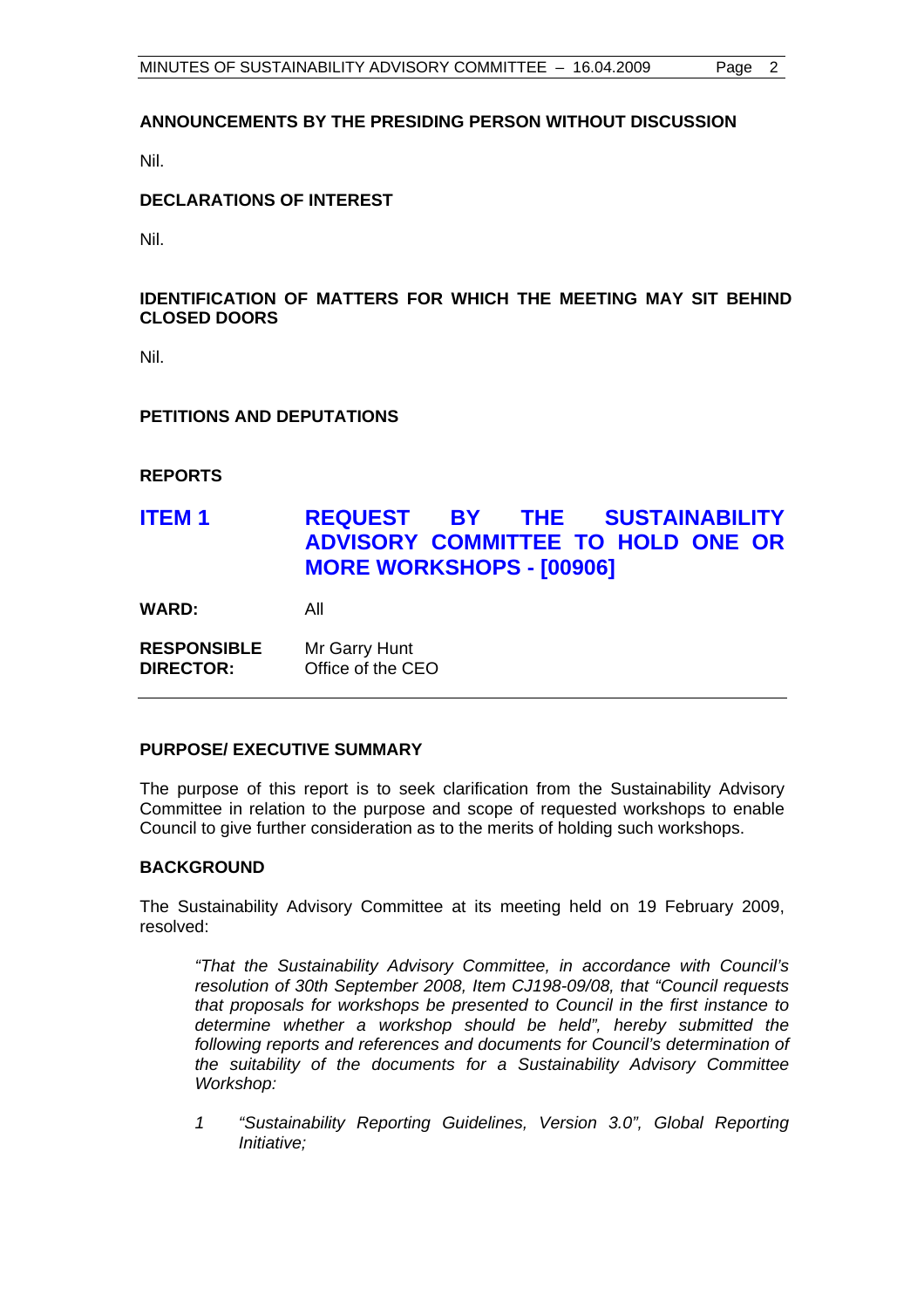- *2 "Standards and Practices for Forecasting", J Scott Armstrong, The Wharton School, University of Pennsylvania;*
- *3 Weathercocks & signposts, The environment movement at a crossroads, April 2008, WWF;*
- *4 "Five Axioms of Sustainability", Richard Heinberg's MuseLetter #178 February 2007."*

### **DETAILS**

The minutes of the Sustainability Advisory Committee held on 19 February 2009 were submitted to the Council meeting held on 17 March 2009, where Council resolved as follows:

 **"***NOTES the request from the Sustainability Advisory Committee to conduct one or more workshops and SEEKS clarification from the Sustainability Advisory Committee in relation to the purpose and scope of such workshops to enable further consideration of their merits and associated impact on resources."* 

If the workshops require attendance by City staff, there would be considerable resource implications in terms of reviewing documents, attendance at workshops and preparation of minutes, which will also impact on the City's ability to meet existing priorities as detailed in the Annual Plan and other reports requested by Council.

### **Link to Strategic Plan:**

Key Focus Area: Organisation Development

Objective 4.3 To ensure the City responds to and communicates with the community.

#### **Legislation – Statutory Provisions:**

The Committee is established in accordance with the Local Government Act 1995.

#### **Risk Management considerations:**

Not Applicable.

#### **Financial/Budget Implications:**

Not Applicable.

#### **Policy Implications:**

Not Applicable.

#### **Regional Significance:**

The Sustainability Advisory Committee provides an opportunity for consideration of regional matters that may impact on local sustainability.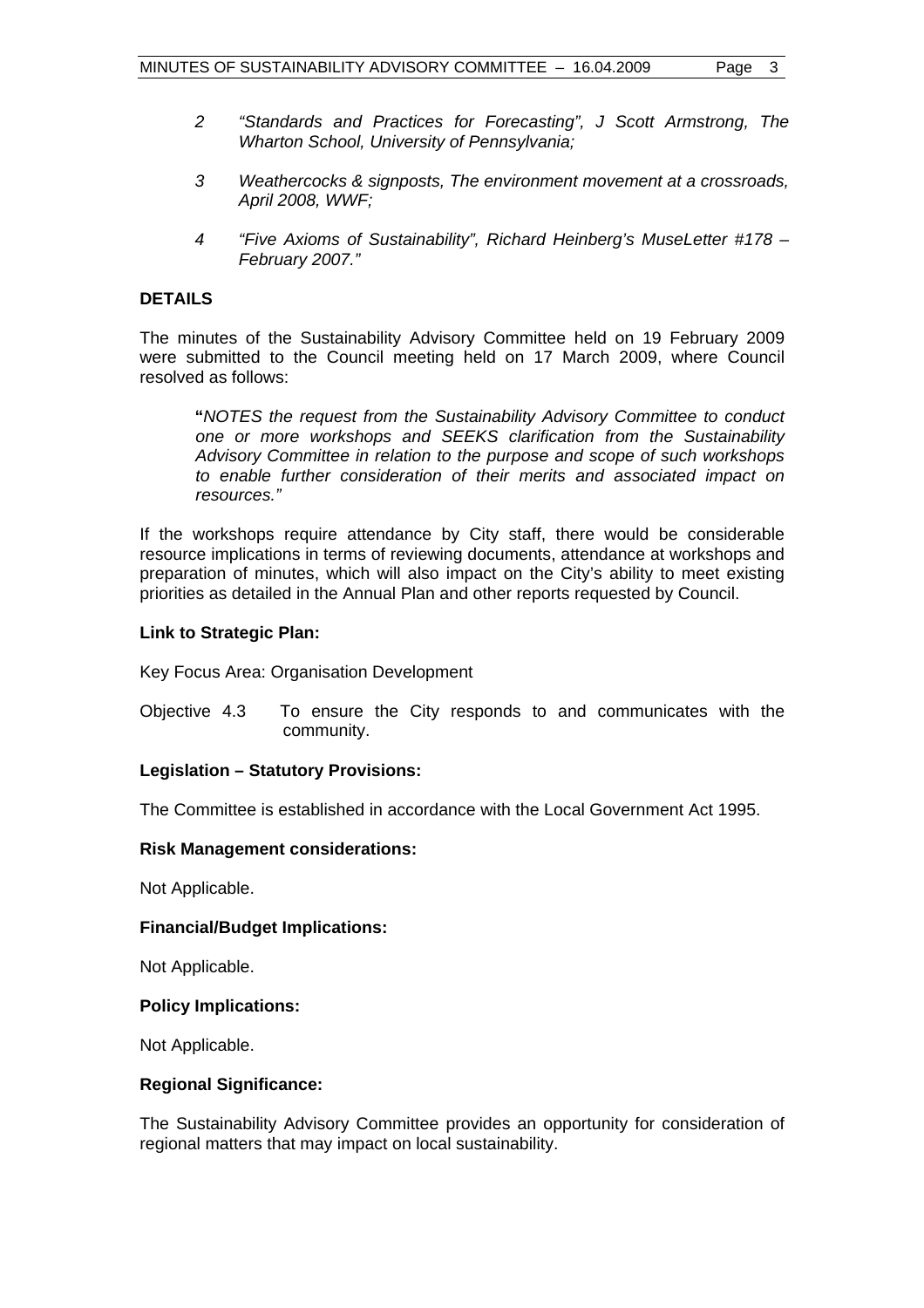#### **Sustainability Implications:**

The Sustainability Advisory Committee provides a forum for consideration of a range of sustainability issues by Elected Members and community representatives with local knowledge and expertise.

### **Consultation:**

Not Applicable.

### **COMMENT**

Feedback is requested from the Sustainability Advisory Committee to enable further consideration by Council as to the merits of holding such workshops.

### **ATTACHMENTS**

Nil.

### **VOTING REQUIREMENTS**

Simple Majority

The Acting Director, Governance & Marketing gave a brief overview of the Report.

*Cr Norman entered the Room at 1803 hrs.* 

### **OFFICER'S RECOMMENDATION**

That the Sustainability Advisory Committee PROVIDES information and clarification in relation to the purpose and scope of requested workshops to enable further consideration by Council of their merits and associated impact on resources.

**MOVED Mr Magyar, SECONDED Mr Repke that the Sustainability Advisory Committee PROVIDES the following information and clarification in relation to the purpose and scope of requested workshops to enable Council to consider the merits of workshops and the low impact on the City's resources:** 

- **1 The intent of holding workshops is to allow the Committee to better develop ideas and recommendations to Council whilst limiting the impact on the City's resources;**
- **2 the Sustainability Advisory Committee requests only the provision of a meeting room, a light supper, tea/coffee or fruit juice, butcher's paper, felt tip pens and equipment for Powerpoint Presentations for the workshops;**
- **3 the attendance by officers is not required, but welcome if they wish to attend;**
- **4 the process envisioned is that the person initiating the workshop shall prepare all documentation before and after the workshop;**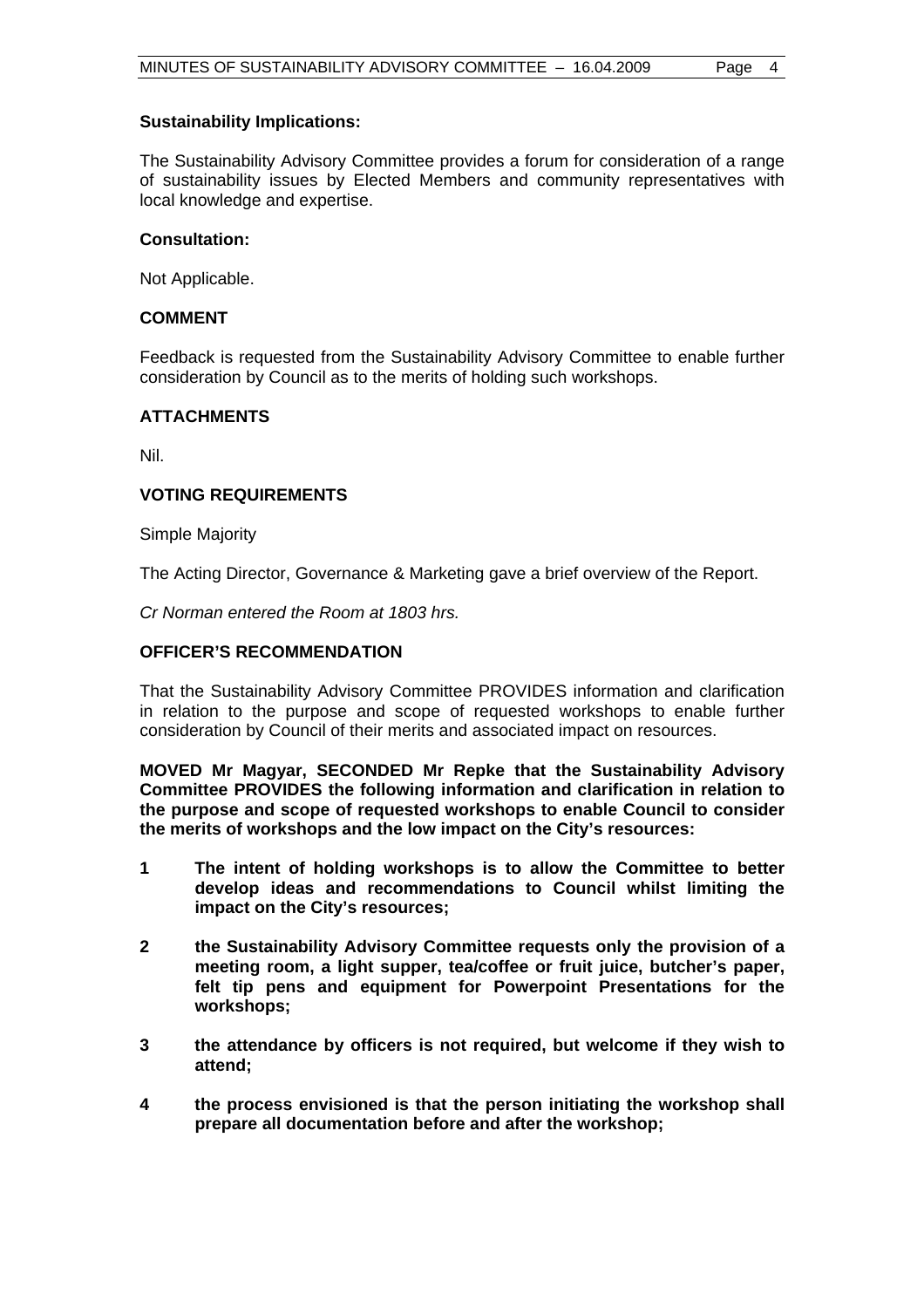**5 the person initiating the workshop shall present the outcome of the workshop as a motion with due notice to a following Sustainability Advisory Committee meeting after consulting with the Chairman of the Committee on the contents of the motion with due notice.** 

Discussion ensued.

**AMENDMENT MOVED Mr Chester, SECONDED Cr Fishwick that the following points be ADDED to the Motion:** 

- **To allow the Committee to better develop ideas and recommendations to Council whilst limiting the impact on the City's resources;**
- **To gather information to be able to advise Council on how, with suitable planning, the City can ensure its future sustainability under the influence of global changes including, but not limited to:** 
	- **Climate;**
	- **Availability of energy;**
	- **Availability of water;**
- **the attendance by officers is not required, but welcome if they wish to attend.**

Discussion ensued.

#### The Amendment was Put and **CARRIED** (7/1)

**In favour of the Amendment:** Crs Corr, Norman & Fishwick, Mr J Chester, Dr U Goeft, Mr J Rule and Mr R Repke **Against the Amendment:** Mr S Magyar

### **AMENDMENT MOVED Cr Corr SECONDED Cr Norman that points 2, 4 and 5 of the original motion be removed.**

#### The Amendment was Put and **CARRIED** (7/1)

**In favour of the Amendment:** Crs Corr, Norman & Fishwick, Mr J Chester, Dr U Goeft, Mr J Rule and Mr R Repke **Against the Amendment:** Mr S Magyar

Discussion ensued.

**The Original Motion as amended, being:** 

**That the Sustainability Advisory Committee PROVIDES the following information and clarification in relation to the purpose and scope of requested workshops to enable Council to consider the merits of workshops and the low impact on the City's resources:** 

**1 To allow the committee to better develop ideas and recommendations to Council whilst limiting the impact on the City's resources;**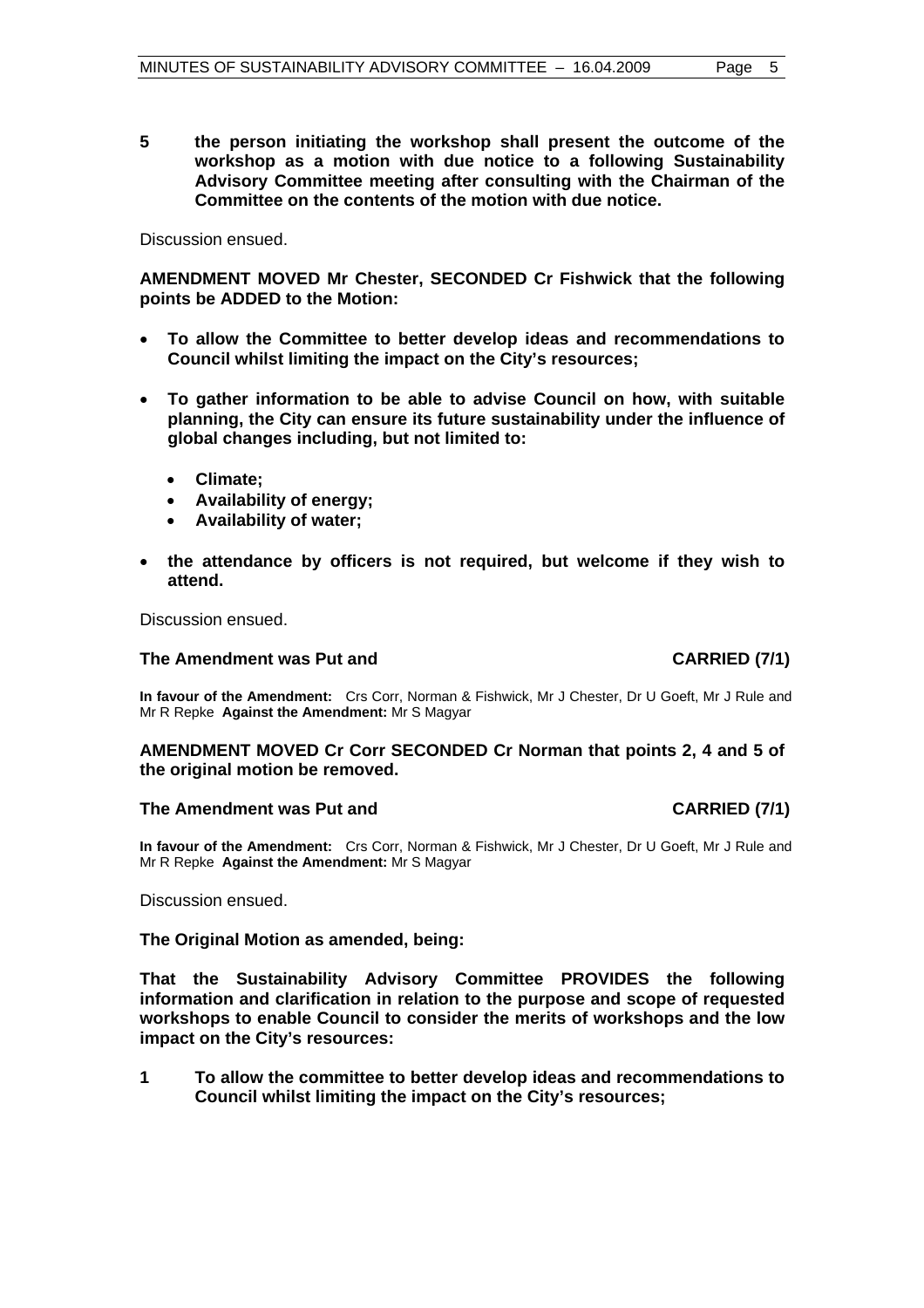- **2 To gather information to be able to advise Council on how, with suitable planning, the City can ensure its future sustainability under the influence of global changes including, but not limited to:** 
	- **Climate;**
	- **Availability of energy;**
	- **Availability of water;**
- **3 the attendance by officers is not required, but welcome if they wish to attend.**

#### Was Put and **CARRIED** (8/0)

**In favour of the Motion:** Crs Corr, Norman & Fishwick, Mr J Chester, Dr U Goeft, Mr J Rule, Mr S Magyar and Mr R Repke

### **MOTIONS OF WHICH PREVIOUS NOTICE HAS BEEN GIVEN**

Nil.

#### **REQUESTS FOR REPORTS FOR FUTURE CONSIDERATION**

**MOVED Cr Corr SECONDED Mr Repke that the Sustainability Advisory Committee REQUESTS Council to resolve that the Chief Executive Officer prepares reports on:** 

- **1 the sustainable practices being used in the award-winning HIA Green Smart Rivergums estate in Baldivis;**
- **2 the environmentally sustainable design used in the Stockland South Beach residential development near Fremantle (City of Cockburn);**

**and that these reports be sent to the Sustainability Advisory Committee for consideration.** 

Discussion ensued.

**AMENDMENT Cr Norman SECONDED Mr Magyar that an additional point be added to the Motion as follows:** 

• **The information obtained in points 1 and 2 above be considered in relation to the development of the sustainability requirements of the District Planning Scheme 3."** 

Discussion ensued.

#### **The Amendment was Put and CARRIED (8/0) CARRIED (8/0)**

**In favour of the Amendment:** Crs Corr, Norman & Fishwick, Mr J Chester, Dr U Goeft, Mr J Rule, Mr S Magyar and Mr R Repke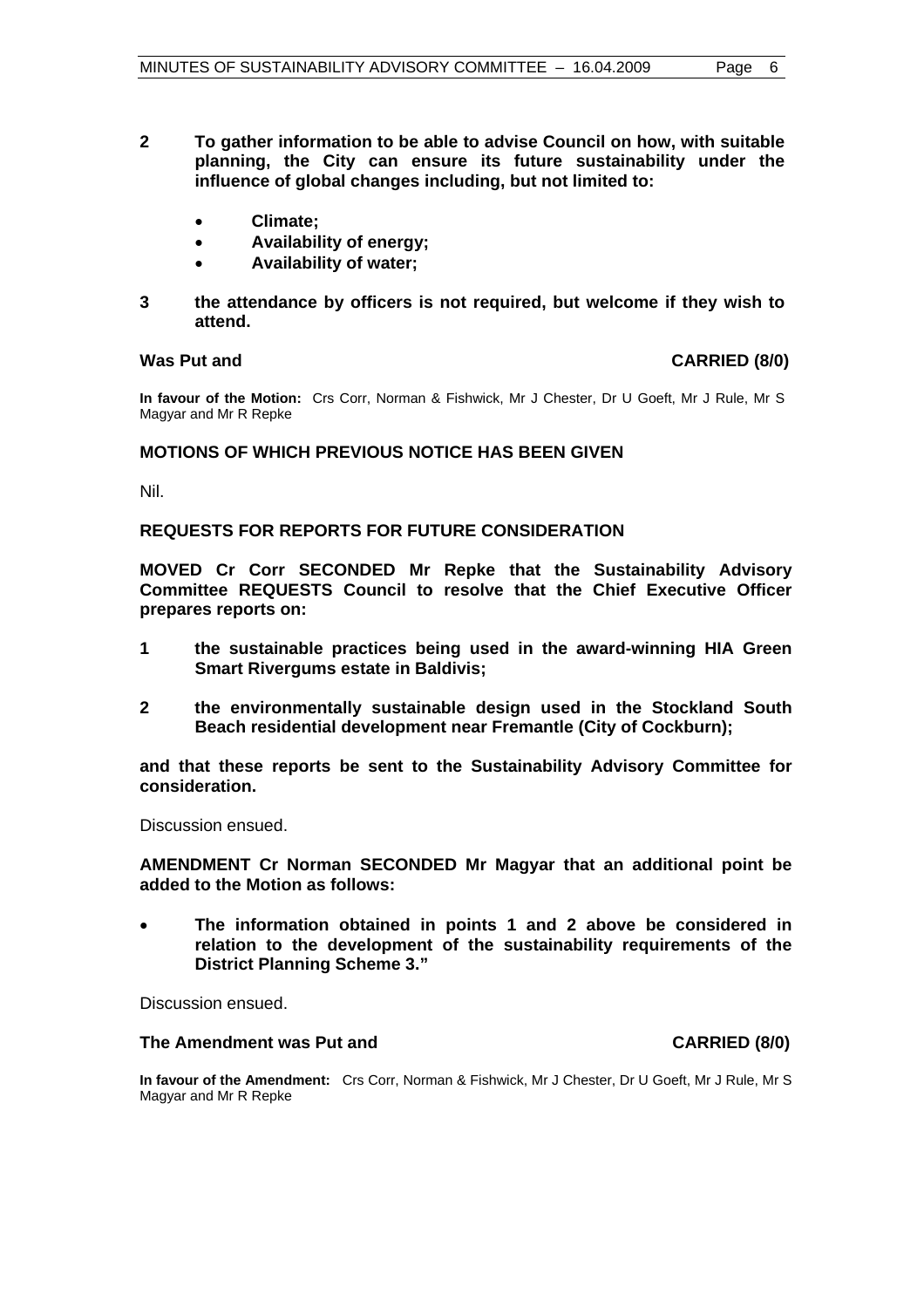**The Original Motion, as amended, being:** 

**That the Sustainability Advisory Committee REQUESTS:** 

- **1 Council to resolve that the Chief Executive Officer prepares reports on:** 
	- **(a) The sustainable practices being used in the award-winning HIA Green Smart River gums estate in Baldivis;**
	- **(b) The environmentally sustainable design used in the Stock land South Beach residential development near Fremantle (City of Cockburn);**

**And that these reports are sent to the Sustainability Advisory Committee for consideration;** 

**2 the information obtained in points 1 and 2 above be considered in relation to the development of the sustainability requirements of the District Planning Scheme 3.** 

#### **Was Put and CARRIED 8/0**

**In favour of the Motion:** Crs Corr, Norman & Fishwick, Mr J Chester, Dr U Goeft, Mr J Rule, Mr S Magyar and Mr R Repke

*Mr Magyar left the Room at 1915 hrs.* 

**MOVED Mr Repke** that the Sustainability Advisory Committee requests that the Council enquires (and reports back to the Sustainability Advisory Committee) with the Department of Water regarding the potential of a water shortage starting with the shortage of groundwater, with a shortage of mains water to follow and which actions can be taken to prepare the City respectively avoid such a situation to occur.

#### **The Presiding Person ruled this Motion OUT OF ORDER.**

**MOVED R Repke** that the Sustainability Advisory Committee requests the City to evaluate and report back on the status, the intended improvements and the timeframe of Joondalup's median strips and verges.

#### **There being no Seconded, the motion LAPSED**

**MOVED Cr Corr SECONDED Cr Fishwick that a copy of the report which is to be presented to Policy Committee in regards to commercial green star policy be sent to the Sustainability Advisory Committee for consideration prior to it being considered by Council.** 

#### The Motion was Put and **CARRIED** (7/0)

**In favour of the Motion:** Crs Corr, Norman & Fishwick, Mr J Chester, Dr U Goeft, Mr R Repke & Mr J Rule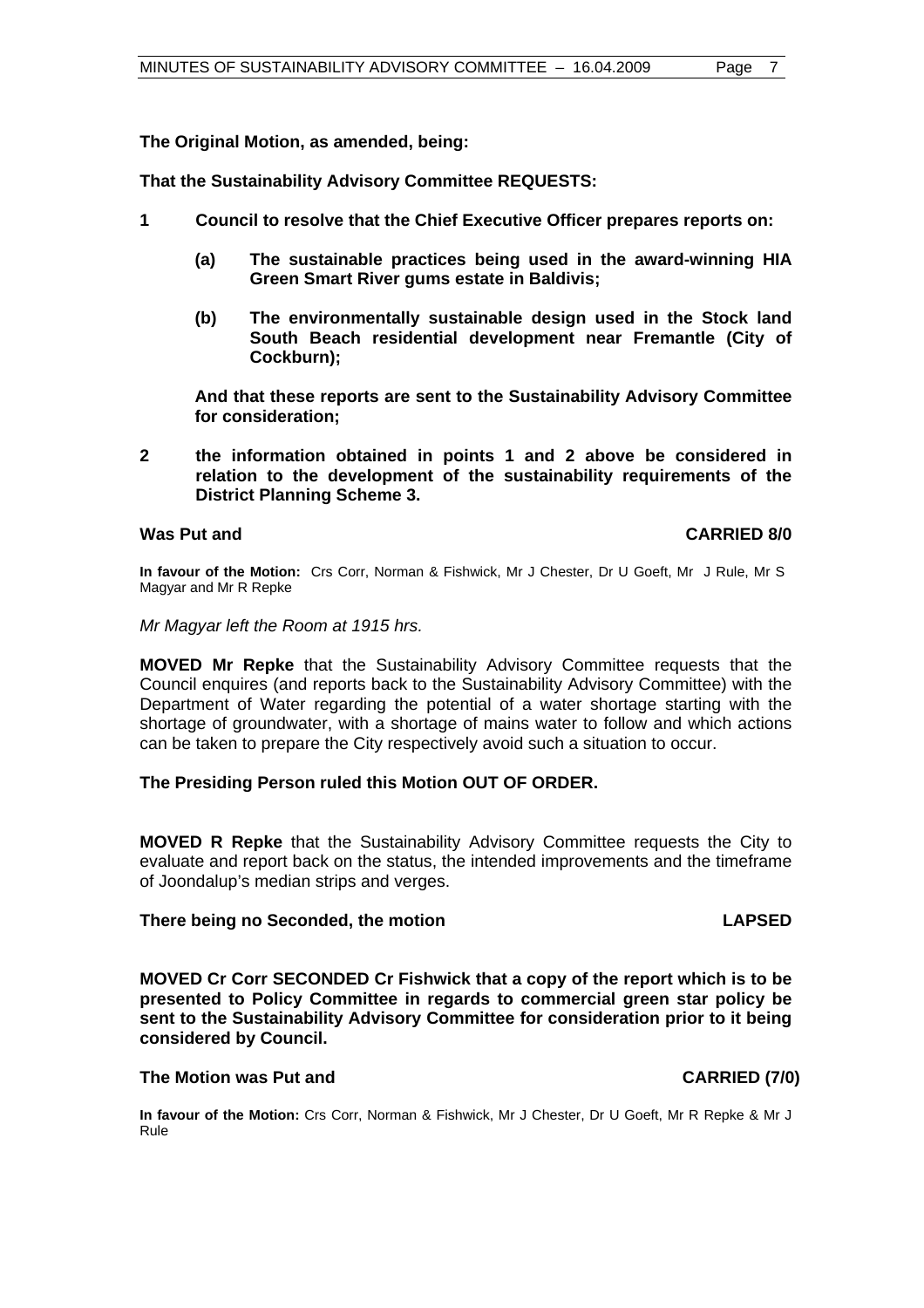**MOVED Mr Chester SECONDED Ms Goeft that the Sustainability Advisory Committee REQUESTS a report on the City's planned renewable energy feasibility study which was listed for consideration in the 2008/09 draft budget. This study was to include the possibility of retro fitting the Council's Administration Building, Council Chambers Building and the Library at Boas Avenue, Joondalup, with solar and/or wind power energy collection systems to a level which would receive a high star rating under the Green Star Rating System run by the Green Building Council of Australia.** 

Discussion ensued.

**AMENDMENT MOVED Cr Norman SECONDED Mr Repke that additional reports are provided on:** 

- **1 the progress of the energy audit being performed on the City's top five (5) buildings requested previously;**
- **2 the educational initiatives and arrangements for the drop off of household hazardous waste (HW).**

Discussion ensued.

#### **The Amendment was Put and CARRIED (7/0)**

**In favour of the Amendment:** Crs Corr, Norman & Fishwick, Mr J Chester, Dr U Goeft, Mr J Rule and Mr R Repke

**The Original Motion, as amended, being:** 

**That the Sustainability Advisory Committee REQUESTS a report on:** 

- **1 the City's planned renewable energy feasibility study which was listed for consideration in the 2008/09 draft budget. This study was to include the possibility of retro fitting the Council's Administration Building, Council Chambers Building and the Library at Boas Avenue, Joondalup, with solar and/or wind power energy collection systems to a level which would receive a high star rating under the Green Star Rating System run by the Green Building Council of Australia;**
- **2 the progress of the energy audit being performed on the City's top five (5) buildings requested previously;**
- **3 the educational initiatives and arrangements for the drop off of household hazardous waste (HW).**

Was Put and **CARRIED** (7/0)

**In favour of the Motion:** Crs Corr, Norman & Fishwick, Mr J Chester, Dr U Goeft, Mr R Repke & Mr J Rule